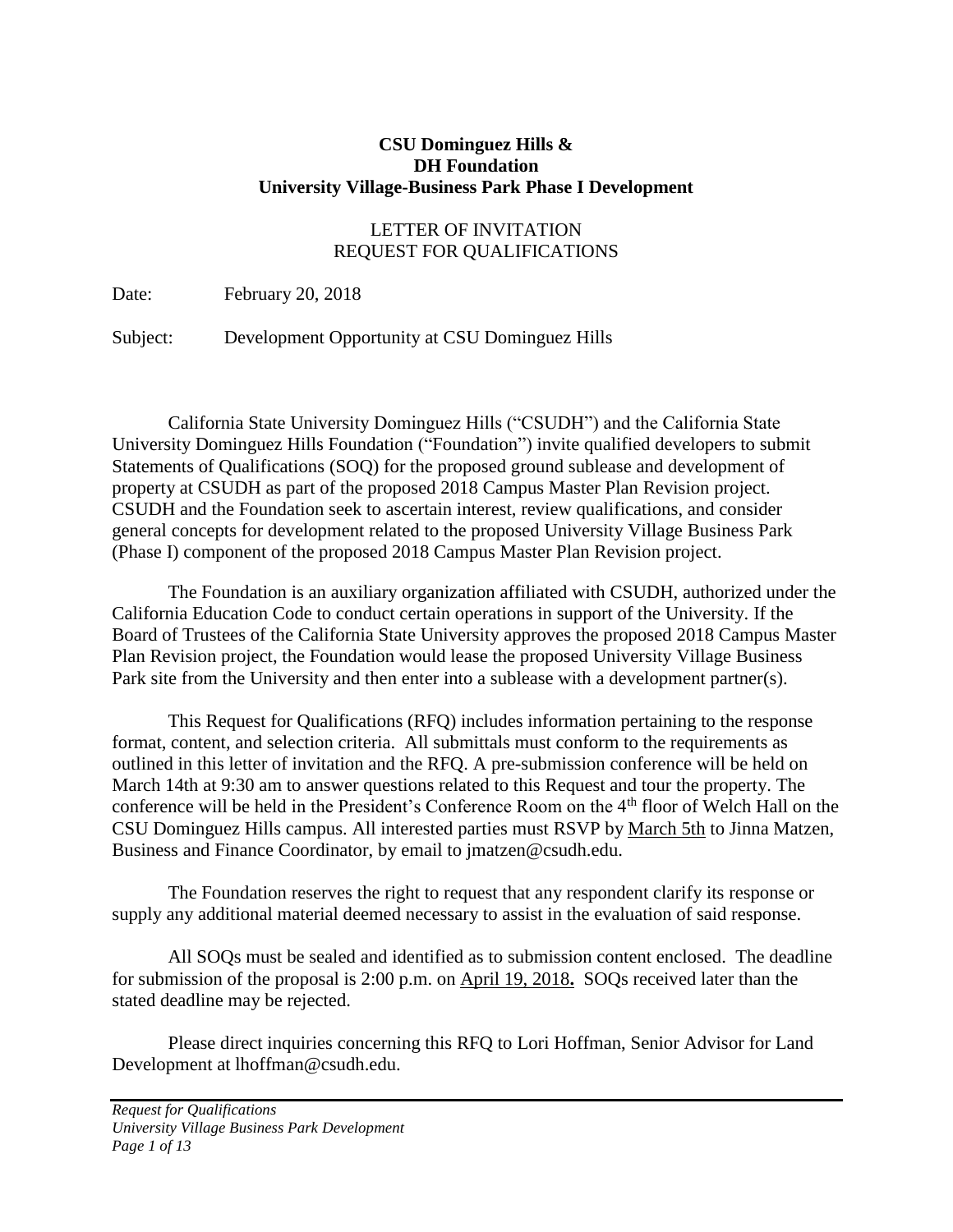Sincerely,

Naomi Goodwin Interim Vice President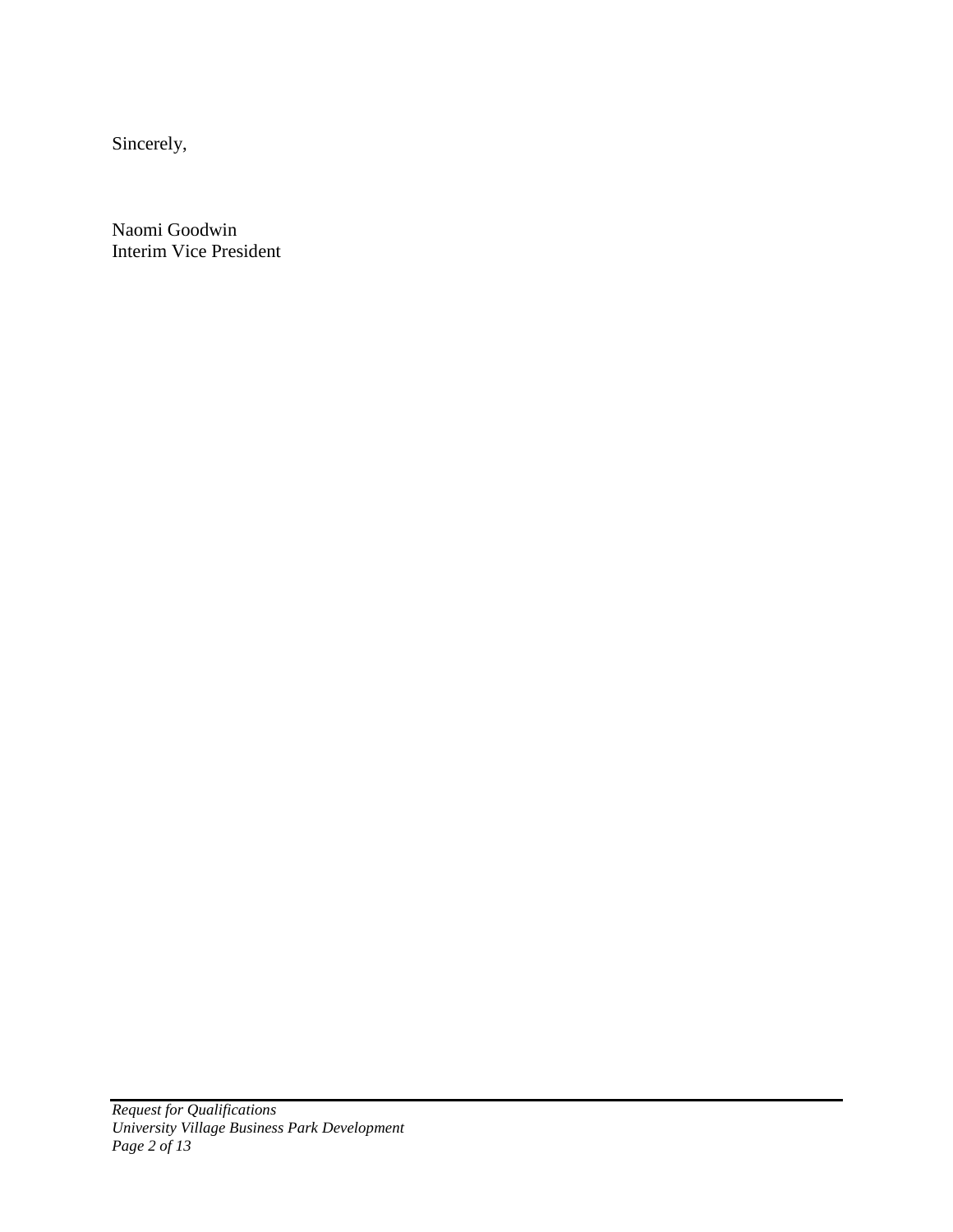#### **REQUEST FOR QUALIFICATIONS**

*"University Village Business Park Development"*

#### **I. INTENT OF REQUEST FOR QUALIFICATIONS**

The Foundation is requesting qualifications from interested entities as a first step toward identifying qualified developers to plan, finance, construct, and derive income from the operation of a development project on property located at the CSU Dominguez Hills campus, located in the City of Carson, California. The project site is along Central Avenue (*hereinafter "[Central]"*). It comprises approximately 18 acres on Parcels 6A and 6B on the block described in more detail in Section II, below. The property is owned by the State of California acting in its higher education capacity/Board of Trustees of the California State University (CSU), and development rights would be conveyed to the Foundation in the form of a ground lease. The Foundation would in turn sublease the site to the selected developer(s). See Section IV Development Requirements for further details.

As envisioned in the proposed 2018 Campus Master Plan Revision project, CSUDH seeks to transform the east campus along E. Victoria and Central into a vibrant "University Village." Redevelopment of the project site is a critical component in achieving the larger vision of CSUDH's Campus Master Plan and paves the way for the university to fulfill its aspirations of enriching the student experience and becoming a focal point for the community. University Village, in its entirety, aims to take an underutilized section of the campus and transform it into an attractive public entrance to CSUDH that would serve as a vibrant node of public activity, as well as a convenient location for faculty, staff, and student housing and market rate apartments. The proposed site (as defined in Appendix A [attached land use map]) is geared toward meeting existing and anticipated market demand for a Business Park/Technology Center, as established through a market demand study<sup>1</sup> that would support the educational mission of the University by expanding connections with businesses and enhancing opportunities for additional student internships, shared facilities, equipment, and technology, innovative learning environments, and faculty and student research opportunities. It is anticipated that a project on the Parcel 6A and B would offer land available for commercial/light industrial use and services. In the near future, the University plans to issue a subsequent RFQ/RFP for Phase II of the University Village Business Park, which would include Parcels 6C, 6D and 7A.

CSUDH will request that the CSU Board of Trustees certify the Final Environmental Impact Report (EIR) and approve the 2018 Campus Master Plan Revision project in July 2018.

The University Village Business Park (Phase I) development would serve as a transitional space on campus to the adjoining Business Park on the east side of Central. The site's close proximity to the campus core would allow for faculty and student opportunities furthering the University's educational mission.

÷.

 $1 \text{ A copy of the study, which was conducted by RCLCO in 2015, is provided as Appendix B.}$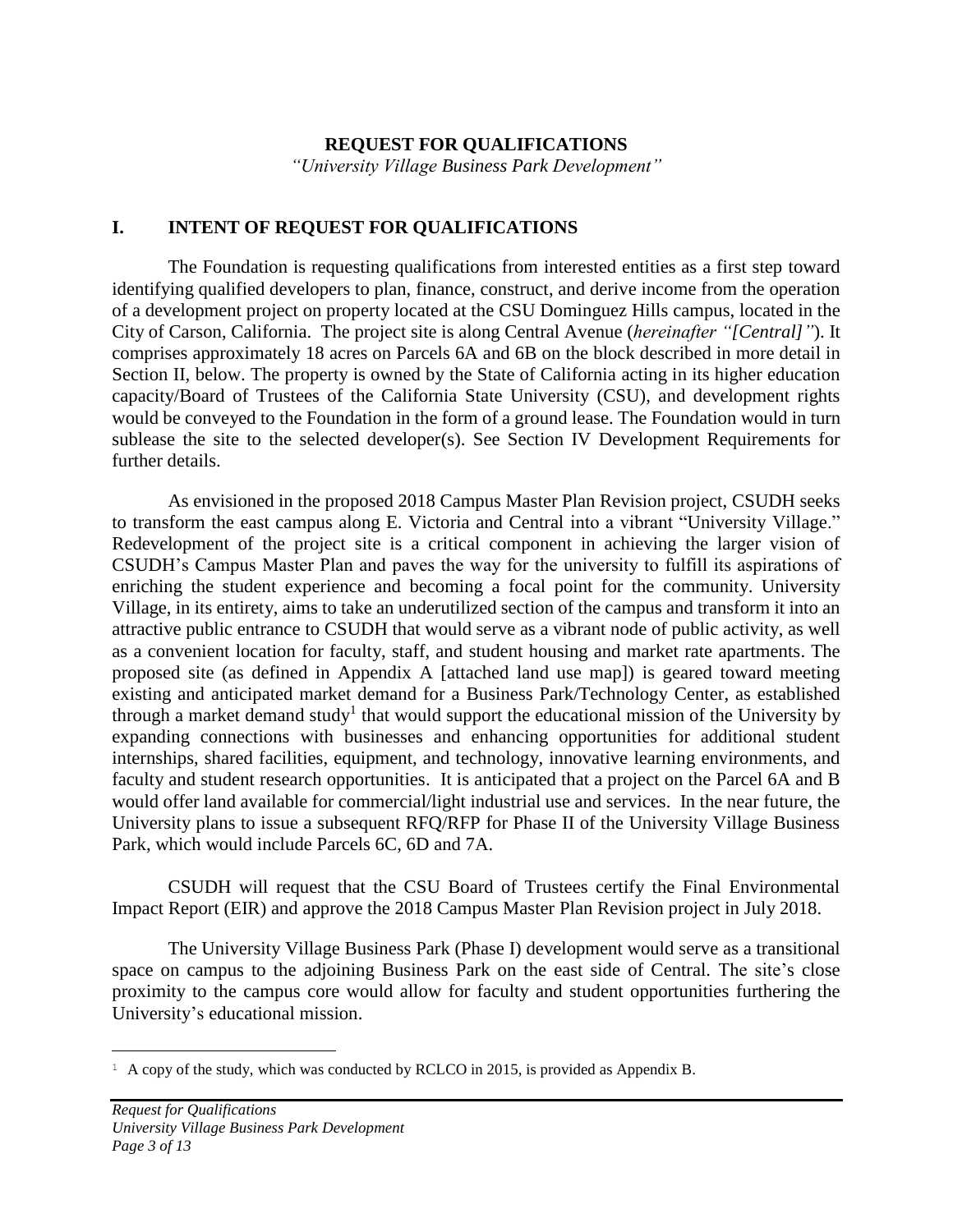Joint ventures or partnerships formed for the purpose of strengthening team qualifications are acceptable and encouraged. The development team must include firms or individuals knowledgeable in the complexities of developing projects of this type, with demonstrated experience in guiding projects through the regulatory approval process. Responses must also demonstrate that the team is adequately supported by highly qualified individuals or firms in an experienced development entity and in such disciplines as architecture, urban design, engineering, legal review, etc.

In addition to presenting development and utilization concepts that serve to benefit the University and surrounding community, respondents must articulate a financing strategy that will ensure the project's overall long-term viability. CSUDH and the Foundation anticipate that revenue to the Foundation from a proposed ground sublease will ensure that the Foundation can provide the University with income to support its educational activities. Evidence of ability to finance, undertake and complete the proposed development is crucial to a successful submission.

The procurement process for a development team will consist of this initial RFQ stage, and a subsequent RFP stage that will seek specific submissions for programming, design, financing, and construction, as well as marketing, maintenance, and operation of the development.

At this RFQ stage, the Foundation may select developer teams to participate in an interview to discuss their vision, qualifications, and approach. The development teams selected from the RFQ stage by the Foundation will be invited to participate as finalists in a subsequent RFP stage.

#### **II. DESCRIPTION OF PROJECT AREA**

The CSUDH campus is one of 23 campuses within the CSU system, which is governed by the CSU Board of Trustees. The CSUDH campus comprises approximately 346 acres situated in the City of Carson.

In 2017, CSUDH embarked on a new campus vision for the land directly east of the academic core. The approximately 80 acre site known as University Village (or, more formally, the Land Development Plan "LDP") includes the 18 acres known as Parcel 6A and B. Collectively, these parcels are envisioned in the proposed 2018 Campus Master Plan Revision project as a business park and commercial area organized along the city street known as Central Avenue. CSUDH anticipates requesting that the CSU Board of Trustees certify the Final EIR and approve the proposed 2018 Campus Master Plan Revision project in July 2018.

A parcel map showing the site is provided in Appendix C and legal descriptions of the parcels are provided in Appendix D. It is directly across the street from a privately-owned Business Park and Technology Center on Central Avenue.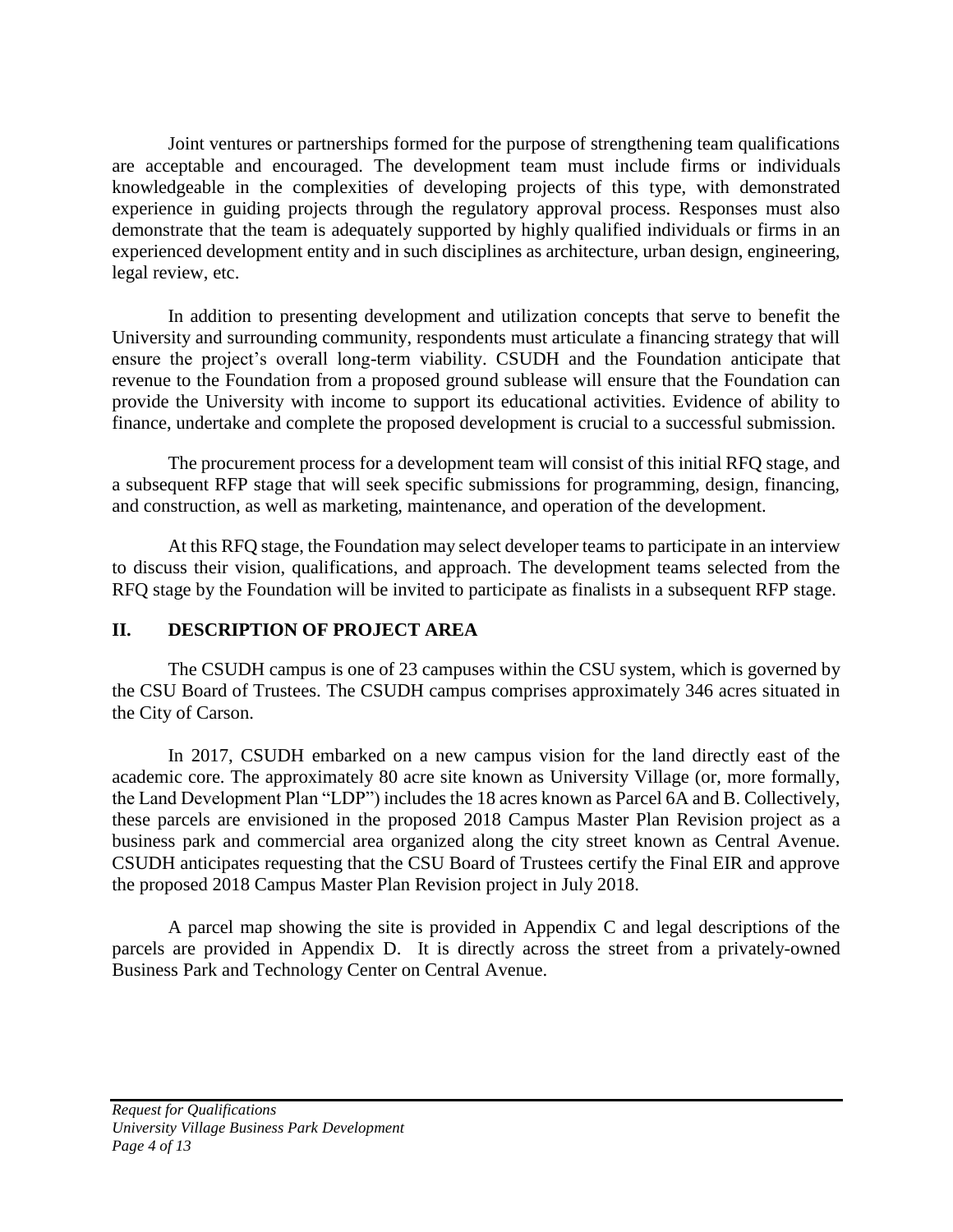### **III. SITE DEVELOPMENT OBJECTIVES**

### **A. Role of Site Developer**

The Foundation believes a partnership with private sector expertise and investment would be the most effective method to implement a component of CSUDH's 2018 Campus Master Plan Revision project. The proposed University Village Business Park (Phase I) component would provide a gateway to the larger campus, serve as a transitional space on campus to the adjoining land uses, and is adjacent to two major transportation corridors.

The selected development partner(s) will maximize economic potential and provide the best value while remaining compatible with the campus and neighborhood environments. After successful negotiations, the developer(s) selected from a future RFP process will assist the University in securing necessary approvals and will work with the Foundation and the University to realize the economic benefits inherent in this property.

The University Village-Business Park developer(s) will undertake the following roles:

- Identify the development plan for the University Village-Business Park site Phase I;
- Develop an infrastructure plan for Central Avenue, including utility relocation/expansion, as well as any off-site requirements and needs;
- Plan, design, and construct the Business Park Phase I;
- Create a financing strategy to support the project;
- In collaboration with the Foundation, secure any additional entitlements, permits, and approvals for the University Village-Business Park project;
- Work with the Foundation to secure project approvals as necessary from appropriate governmental bodies;
- Address other requirements described in this RFQ.

## **B. Development Considerations for the University Village**

#### **1. Site Boundaries**

See Appendix A

## **C. University/Foundation Objectives for the University Village-Business Park**

In collaboration with the University, the Foundation has identified the following objectives for the development of the University Village-Business Park that would be considered in the evaluation of responses to the RFQ and RFP, as well in the negotiation of the development transactions needed for the proposed development: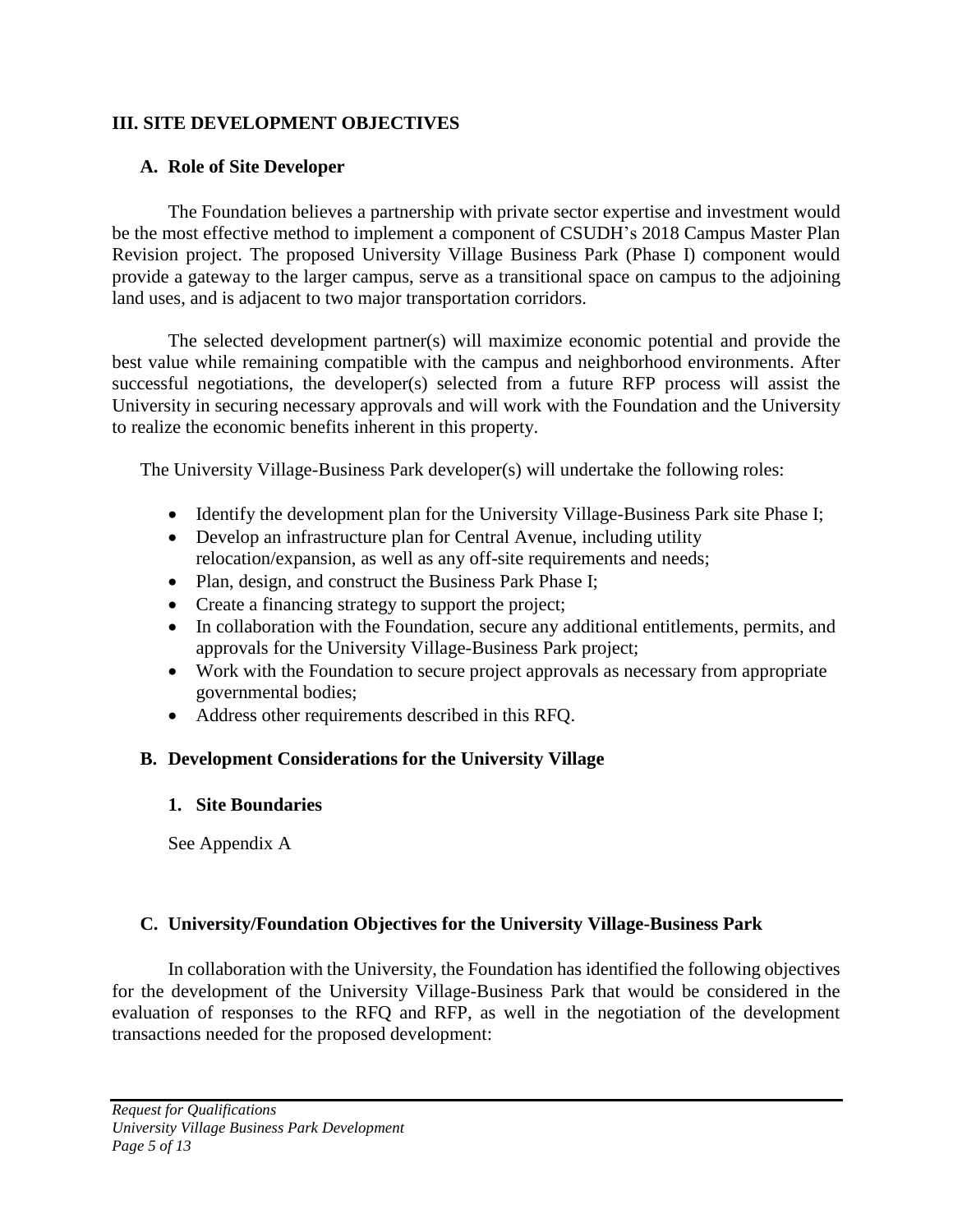- Create a development plan that supports the educational mission of the University by promoting expanded connections with businesses and enhancing opportunities for additional student internships, shared facilities, equipment, and technology, innovative learning environments, and faculty and student research opportunities while maximizing the economic benefit to the Foundation to provide revenue to further the University's educational mission and strategic priorities;
- Create a development plan that is supportive of the neighboring community;
- Obtain developer assurances and guarantees to prevent incomplete site development;
- Allow the Foundation to benefit from future increases in revenue at the Business Park;
- Secure construction financing to fund the costs of the proposed development, inclusive of necessary pre-development costs;
- Design aesthetically appropriate new buildings and entrances that enhance and respect the site's connection to the CSUDH campus and neighboring community;
- Secure any additional, necessary entitlements, permits, and approvals;
- Create an attractive entrance(s) along Central;
- In collaboration with the City, improve the streetscape on Central Avenue;
- Create a sustainable, energy-efficient development capable of achieving a minimum LEED certification in furtherance of CSUDH's commitment to sustainability.
- Design and develop new buildings that enhance and respect the site's connection to the CSUDH campus and neighboring community; and
- Secure the private capital necessary to fund all of the construction costs of the proposed development, bear all of the risks and pay all of the costs of the necessary pre-development activities.

# **D. CSU Requirements**

A ground lease template will be provided at the RFP stage that is utilized for CSU proposed publicprivate partnership projects. Any concerns regarding the ground lease must be identified at the time of the submittal of proposals in the RFP process. Please note that bonding and appraisal requirements are included in the proposed draft ground lease.

# **IV. DEVELOPMENT REQUIREMENTS**

While redeveloped properties may be attractive for the University to lease, proposers should not assume that the CSU Board of Trustees will provide any financing associated with the University Village Business Park component of the proposed 2018 Campus Master Plan Revision project.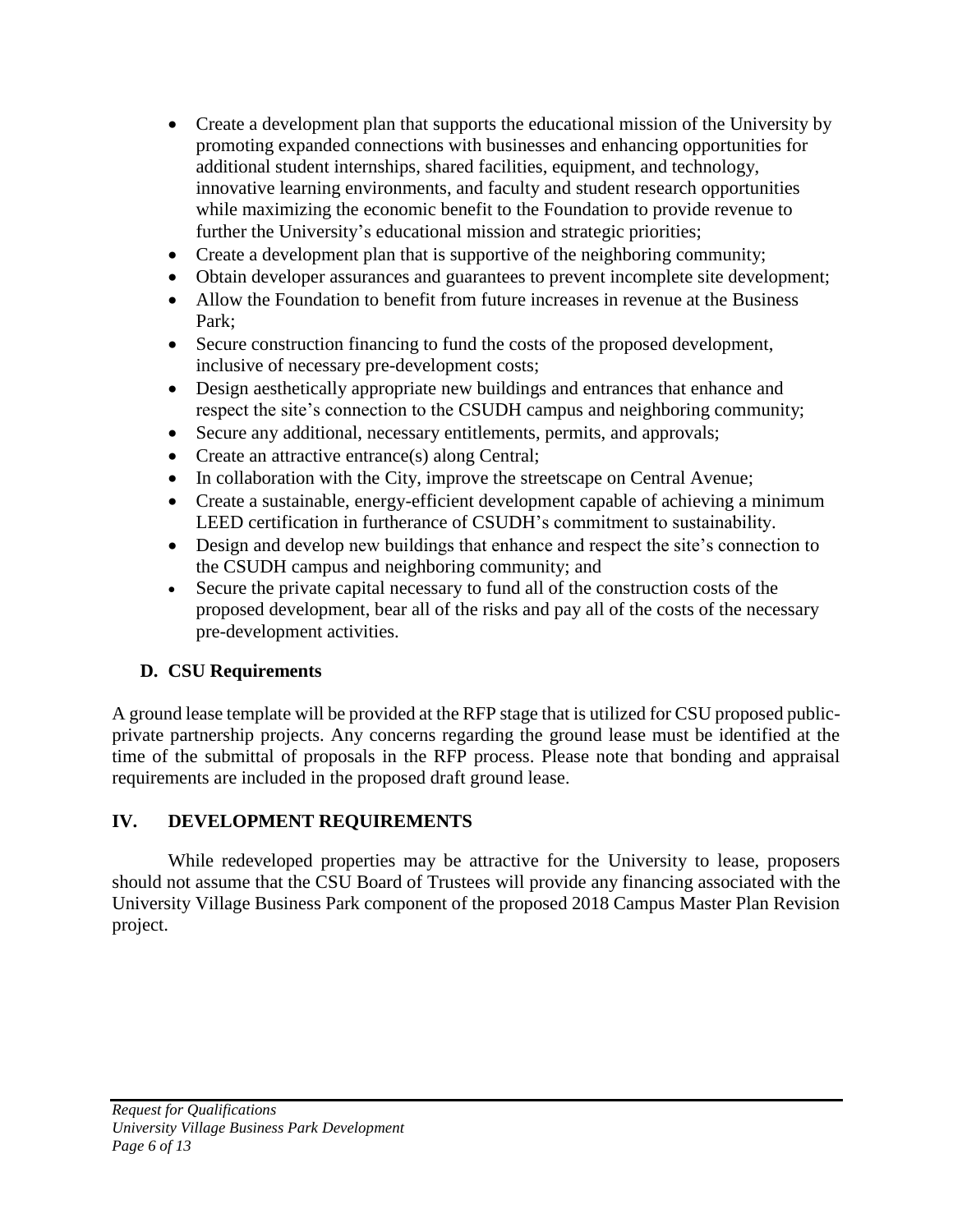#### **A. Planning Requirements**

It is the developer's responsibility to meet all applicable State, local, and CSU codes and regulations. The developer will be responsible for all costs associated with meeting governmental regulations for the proposed development.

The University Village Business Park (Phase I) of the proposed project is located on stateowned land and thereby not subject to municipal zoning or regulation. However, to the extent that any entitlements may be required by other public agencies, the developer will be responsible for all entitlement work at its sole expense.

#### **B. California Environmental Quality Act (CEQA) Requirements**

The Foundation and the University have determined that the proposed 2018 Campus Master Plan Revision project, including the University Village Business Park component, will require preparation of an EIR, with costs related to its preparation to be borne by the developer. CSUDH will request that the CSU Board of Trustees certify the EIR for the proposed 2018 Campus Master Plan Revision project in July 2018. The Draft EIR will be available prior to the issuance of the RFP. The University Village Business Park component of the 2018 Campus Master Plan Revision project will be required to feasibly mitigate all identified significant environmental impacts on campus and in the surrounding community, as determined by the Final EIR. The California State University is the designated lead agency under CEQA for the proposed 2018 Campus Master Plan Revision project, including the University Village Business Park component.

#### **C. Prevailing Wage**

It is anticipated that this project will not be subject to prevailing wage.

## **V. SOQ SUBMISSION REQUIREMENTS**

All SOQs shall include information in the format described below. Please submit information in appropriate detail on each of the items described below to allow adequate review and evaluation of your proposal. The format for the submission of information consists of the following elements:

- A. Cover letter
- B. Identification of Developer and Associates
- C. Development Team Qualifications
- D. Operator Experience
- E. Financial Capability
- F. Development Vision

SOQs shall include one unbound hard copy original version of the SOQ and one complete electronic version submitted on CD, DVD, or USB drive that can be uploaded and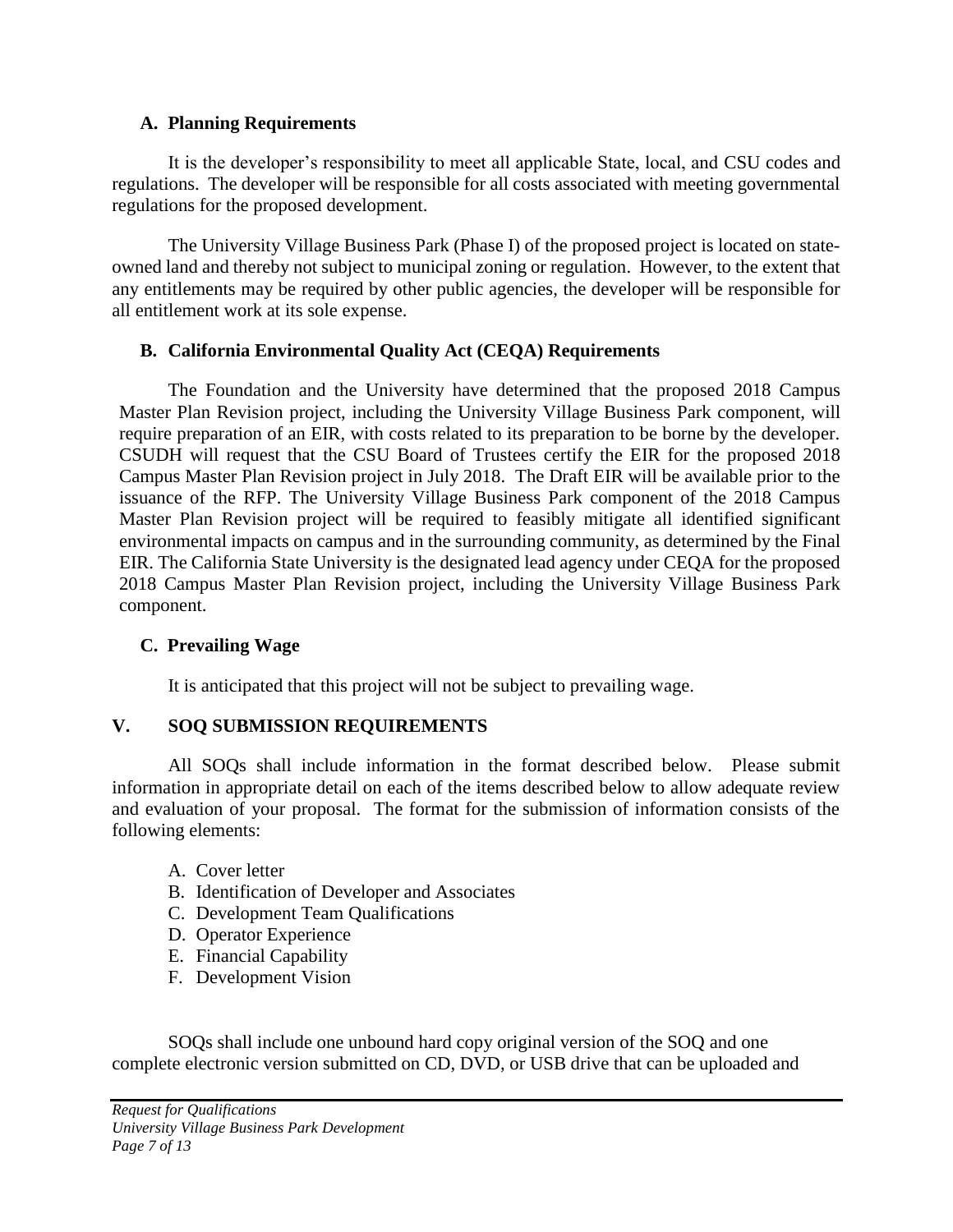distributed electronically to the evaluation committee. SOQs will be delivered to the following address:

> Naomi Goodwin Office of the Vice President, Administration and Finance Welch Hall #407 Carson, California 90747

The proposer is completely responsible for the means of delivering the SOQ to the appropriate office on time. SOQs submitted by mail should be submitted sufficiently in advance of the bid opening to ensure delivery to the specified location prior to the stated response deadline. Neither CSUDH nor the Foundation assume any responsibility for delay in delivery of the SOQ by the U.S. Mail or any other service. There will be no public opening of the SOQs and its contents will remain confidential until the evaluation and selection is complete. Following selection and award, all SOQs will become a matter of public record. Respondents may request specific confidential or proprietary information be redacted from any requested public information request and the Foundation will honor such requests to the extent allowed under the California Public Records Act.

SOQs must be received no later than 2:00 p.m. on April 19, 2018.

The following information shall be provided in the SOQs:

# **A. Cover Letter**

Proposer shall provide a letter signed by a principal or officer authorized to represent and commit on behalf of the firm(s). The letter must acknowledge that any development on the site will be subject to a non-subordinated long-term ground lease without option to purchase.

# **B. Identification of Developer and Associates**

For each of the parties comprising the proposed development team, please provide:

- 1. Name, address and telephone number of developer and project operator/manager (if appropriate).
- 2. Identification and organization of developer (individual, company, corporation, partnership, joint venture, other).
- 3. Identification of principals of development organization and project operator/manager (corporate officers, principal stockholders, general and limited partners) and manager to be responsible for proposed project.
- 4. Indicate any relationship the development organization may have with a parent corporation, subsidiaries, joint ventures or other entities. If a joint venture is proposed,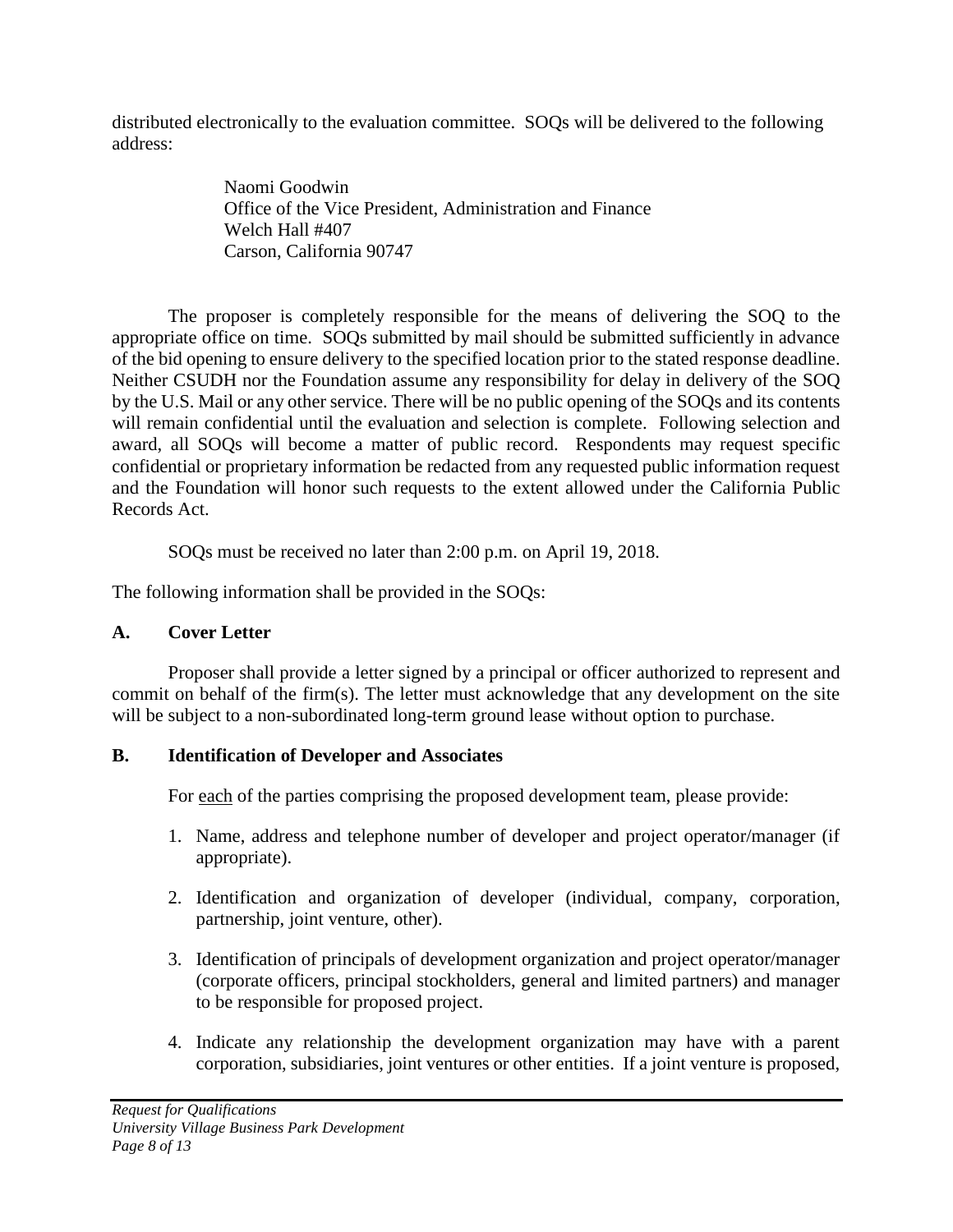percentage of ownership of each entity should be specified. Describe the financial, liability-related and other decision-making relationships.

5. Identify all key project team members including resumes of assigned personnel, describing relevant project experience as related to the subject proposal and specific required technical skills.

## **C. Development Team Qualifications**

Of particular interest is the developer's ability to assemble and manage a development team including architects, landscape architects, urban designers, planners, artists, transportation planners, engineers, builders, financial consultants, marketing specialists and management personnel that will provide the best value to this partnership. Preference will be given to a development team where members in all disciplines have prior experience and a track record with projects of similar complexity and scale to the University Village Business Park component of the proposed 2018 Campus Master Plan Revision project.

1. Provide a list of all team participants, including financial partners, owner participants, architectural and other design professionals, and their qualifications and relevant experience.

2. Provide a list of similar development projects in which the developer and proposed associates have been primarily responsible, describing the relationships to these projects (i.e., developed, owned, operated or managed), showing the location, cost and scale, type and dollar volume of the work with particular emphasis on ground lease development. If possible, include photographs of these projects.

3. Submit descriptions and illustrations of the proposed architect's work on development projects, which have been built or are under construction. These projects should be of a similar magnitude and land use to the proposed University Village Business Park development.

4. Describe experience in ownership and management of completed development projects. If a management firm is to be employed to manage the project, submit sufficient data on its experience to enable determination of its ability to manage the proposed University Village Business Park development.

5. For each project or relevant experience, provide a client reference (including the name and phone number of a contact person familiar with your project).

6. A preferred qualification is prior development experience in a higher education setting.

# **D. Operator Experience**

The proposer should provide the relevant experience of the operator team with respect to similar Business Park projects.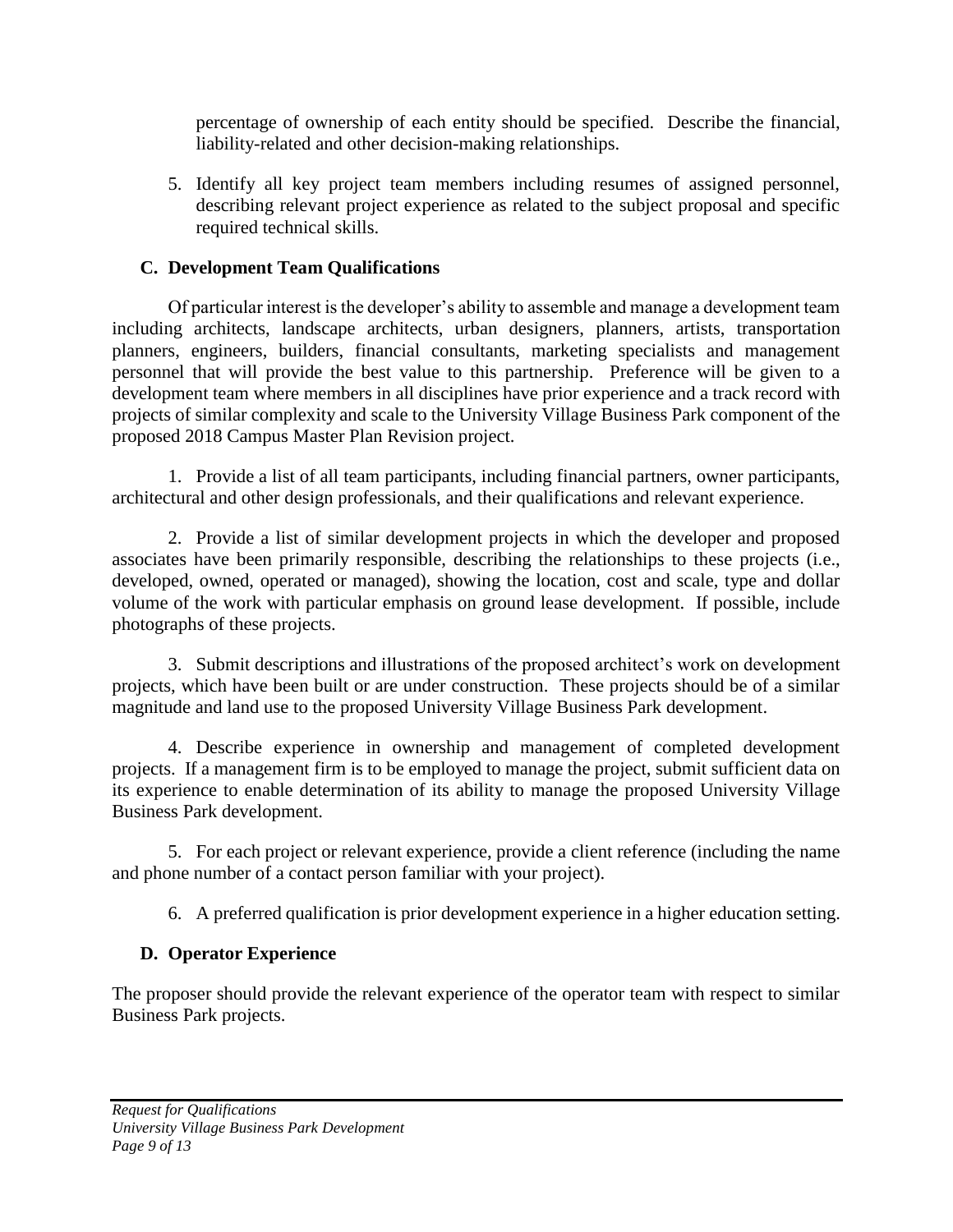1. Describe total number and type of Business Park/Technology Center properties currently under contract with the proposed operator team as the primary operator.

2. Provide location, size of each facility, number of rooms, years of operating service, total number of employees, and any other additional relevant data.

3. Demonstrate the operator capability to operate and manage a Business Park/Technology Center.

4. Describe overview of the operator's operations model, business plan, operating structure, etc. to thoroughly describe the qualifications of the Operator.

5. Describe tailored approaches to general operations, repairs, maintenance, sustainability, customer service sales, marketing, and any other key management service elements.

6. Describe any/all pre-approved tenants the operator may be considering.

7. Describe pre-opening service plan, performance support, information technology, recruitment, training, etc. to best describe the operator's breadth and depth of service commitment.

8. Owner References: At least two references for Business Park under operating agreements. Include the reference's name, title, address, email, and telephone number.

## **E. Financial Capability**

In a separate envelope, marked "Confidential" (See Section V, above, for the scope of confidentiality) for each of the principal parties comprising the proposed developer and operator teams, please provide:

1. A certified financial statement of each of the principal parties of the development team, current within six months, or, upon request, audited financial statements for the last three years of operation; and a list and the status of any and all pending and past litigation against the developer, its subsidiaries, or affiliates. The Foundation reserves the right to inspect the books and records of each prospective developer.

2. Copies of any financial rating reports or other documents indicating the financial condition of the developer and/ or the development team. Prior to final selection of developer, the Foundation will require a credit report or authorization from developer for the Foundation to request such a report at the developer's expense.

3. A list of names and addresses of bank(s) and/or other financial institution(s) references.

4. A statement indicating whether a voluntary or involuntary petition under federal bankruptcy law has ever been filed with respect to developer. If so, state the date, court jurisdiction and amount of liabilities and assets.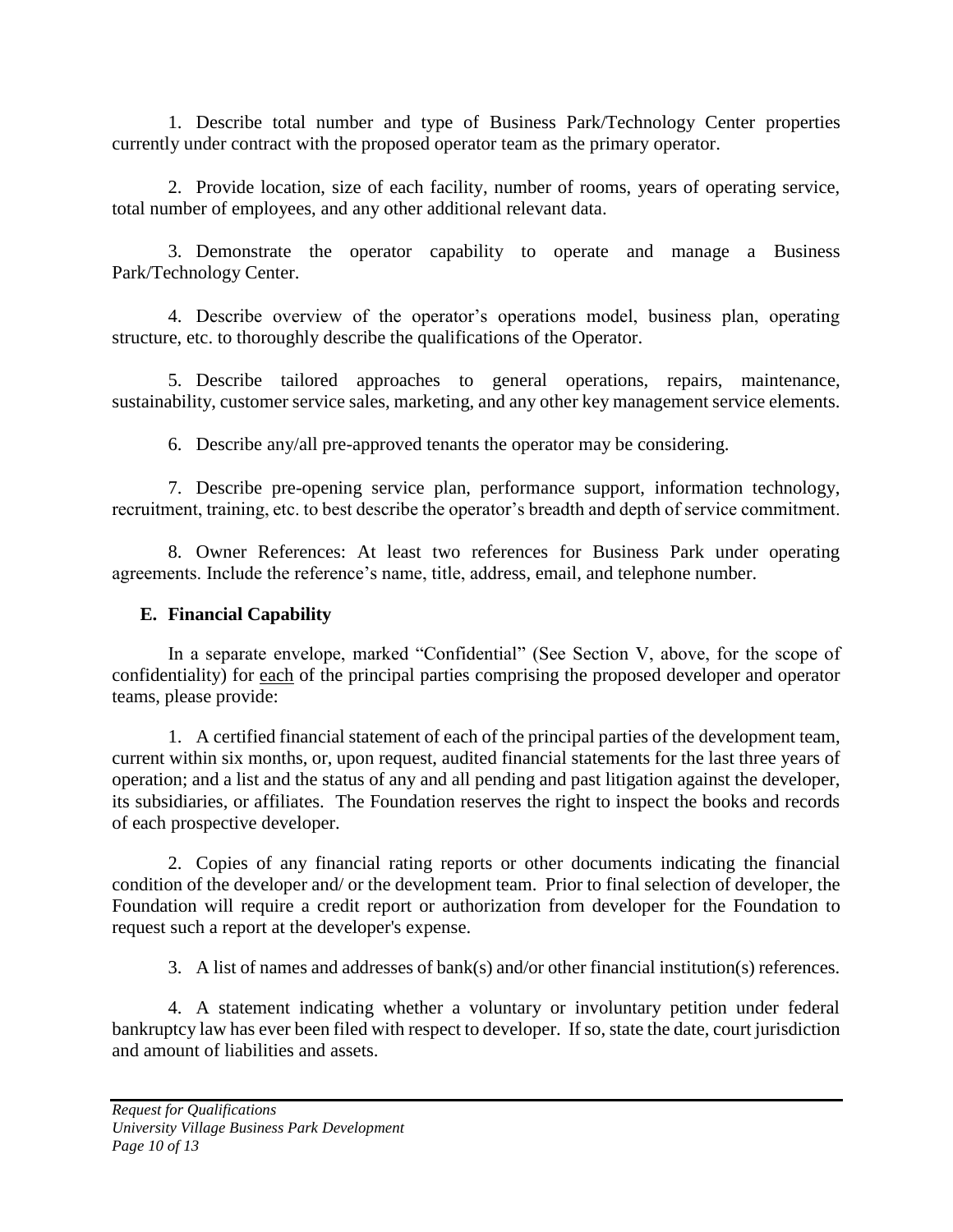5. Statement indicating how developer proposes to finance the development of the project, showing the proposed source and the amount of equity investment and the proposed source of financing, including probable terms and conditions of the financing. Provide banking references with authorization to contact references. Indicate the source of funding for the necessary predevelopment costs prior to the availability of construction financing.

### **F. Development Vision**

Provide a narrative description of the development team's vision for the University Village-Business Park and its relationship to the University and the Foundation objectives for the project. Please include a brief narrative outlining the development approach.

## **VI. SELECTION CRITERIA AND PROCESS**

An evaluation team comprised of the Foundation representatives and University personnel, will review each SOQ submitted in response to this RFQ to ascertain relative strengths and weaknesses based on the submission requirements described herein. The Foundation may seek additional information from proposers and may also wish to conduct interviews and/or site visits as part of the selection process. Selection will be based on the completeness and quality of responses to the initial solicitation, and subsequent presentations, particularly with respect to the criteria identified below. At the conclusion of the process, the evaluation team will submit recommendations to the Foundation Board of Directors concerning the selection of developers to invite to participate in the RFP phase.

### **Qualifications and proposals will be evaluated based on the following criteria:**

## **1. Responsiveness of Development Concept**

Quality of the concept; whether market demand and conditions justify the concept; manner in which the proposed project meets the goals and objectives described in the Development Objectives and the Development Requirements sections of the RFQ.

## **2. Development Team Qualifications**

Demonstrated record of experience of the development team members in completing projects similar in size, type and magnitude to the proposed development concept, including past performance in meeting development schedules; successful prior collaboration by the team; experience with publicprivate partnerships; demonstrated financial capacity; demonstrated ability to obtain construction and permanent financing for the proposed development, particularly on leased land. The quality of references for team members will be considered.

## **3. Financial Capacity**

Demonstrated financial capacity; demonstrated ability to obtain construction and permanent financing for the proposed development, particularly on leased land.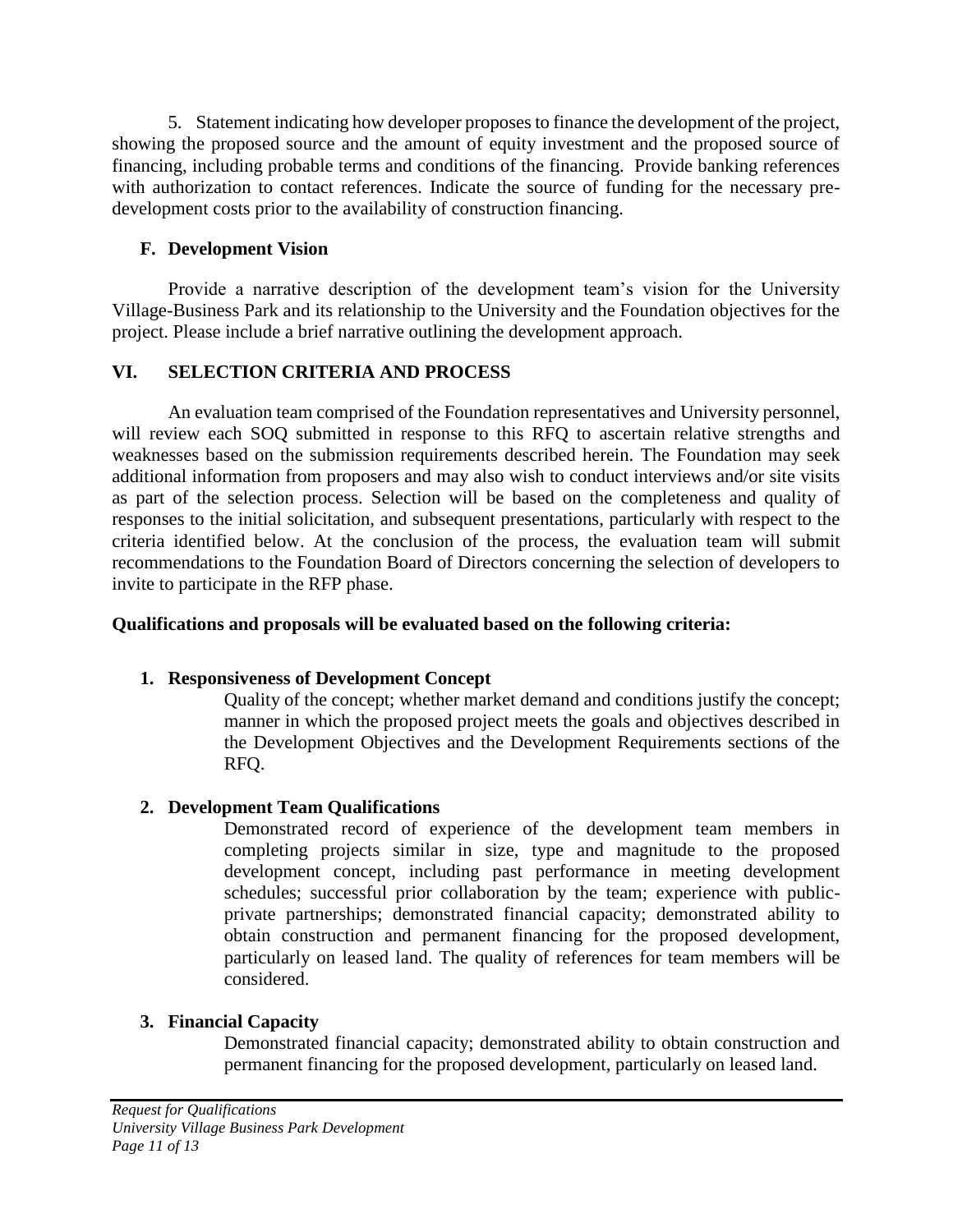#### **4. Project Schedule**

Ability of development team, including all consultants, to obtain financing, complete the environmental review and entitlements processes, and meet any necessary critical path milestones; the phasing schedule (if necessary) and soundness of the development and construction time frames.

### **VII. SUBSEQUENT RFP SUBMISSION REQUIREMENTS**

The development teams selected from the RFQ stage by the Foundation will be invited to participate as finalists in a subsequent RFP stage. A RFP will be issued to the finalists, which will require finalists to submit additional information in appropriate detail responding at minimum, but not limited to, the items described below to allow adequate review and evaluation of the proposal:

- A. **Development Concept for the Site:** Developers invited to respond to the RFP will be required to provide its vision in greater detail than in its SOQ response, including but not limited to a conceptual site plan that identifies proposed uses and sketches depicting the development. Additionally, respondents will be required to include a list of potential local, state, and/or CSU approvals by phase (if appropriate), and improvements required to complete this project (i.e., street widening, utility relocation, etc.).
- **B. Anticipated Project Implementation Schedule**: Developers invited to respond to the RFP will be required to provide a schedule of the development process. The schedule should recognize the time involved in finalizing the development agreement and ground lease, receiving project entitlements, designing the project, financing the project, commencing construction and completing construction. The schedule should also include the phasing of future project components, if applicable.
- C. **Financial Analysis/Ground Lease**: At the RFP phase, respondents will identify any responsibilities of the Foundation or CSUDH, as well as, proposed unsubordinated ground sublease terms, including amount of base rent, pro forma operating costs, participation rent, and any other return to the Foundation; other conditions, rights and obligations of the Foundation and/or developer. The proposal for a ground sublease with the Foundation will include proposed rents based, at a minimum, on a fair market rate of return on the current and future fair market value of the land; length of term, area to be ground subleased, adjustments, participation rent commencement, causes for modification and termination of the sublease and other terms. The sublease must be absolutely net of all expenses and will not be made subordinate to any other agreement or financial arrangement. This ground sublease will assume no financial responsibility from the Foundation or the University for any entitlement costs or for on-site or off-site development costs.
- **D. Prospective Tenants**: The developer will be encouraged to submit any expressions of interest on the part of prospective tenants.